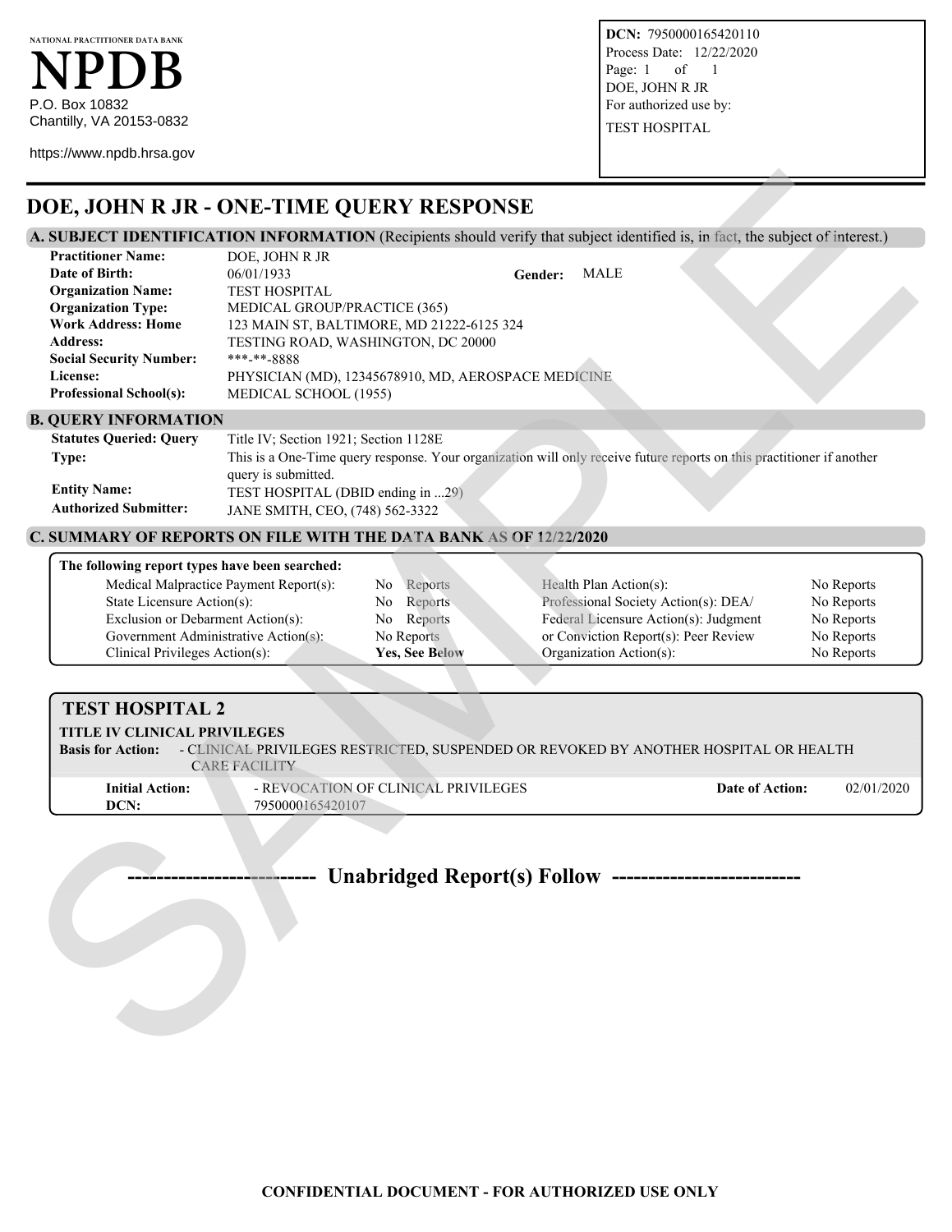https://www.npdb.hrsa.gov

**DCN:** 7950000165420107 Process Date: 12/22/2020 Page: 1 of 2 DOE, JOHN R JR For authorized use by: TEST HOSPITAL

# **DOE, JOHN R JR**

## *TEST HOSPITAL 2*

# **TITLE IV CLINICAL PRIVILEGES ACTION Date of Action:** 02/01/2020

## **Basis for Initial Action**

|                                                                                  |                                                                                                                                                                                                                                                                                                                                                                                                                                                                                                                                                                                                                                                                                                                                                                                                                                                                              | <b>TEST HOSPITAL 2</b>                                                                                          |  |
|----------------------------------------------------------------------------------|------------------------------------------------------------------------------------------------------------------------------------------------------------------------------------------------------------------------------------------------------------------------------------------------------------------------------------------------------------------------------------------------------------------------------------------------------------------------------------------------------------------------------------------------------------------------------------------------------------------------------------------------------------------------------------------------------------------------------------------------------------------------------------------------------------------------------------------------------------------------------|-----------------------------------------------------------------------------------------------------------------|--|
|                                                                                  | TITLE IV CLINICAL PRIVILEGES ACTION                                                                                                                                                                                                                                                                                                                                                                                                                                                                                                                                                                                                                                                                                                                                                                                                                                          | <b>Date of Action: 02/01/2020</b>                                                                               |  |
|                                                                                  | <b>Initial Action</b>                                                                                                                                                                                                                                                                                                                                                                                                                                                                                                                                                                                                                                                                                                                                                                                                                                                        | <b>Basis for Initial Action</b>                                                                                 |  |
| - REVOCATION OF CLINICAL PRIVILEGES                                              |                                                                                                                                                                                                                                                                                                                                                                                                                                                                                                                                                                                                                                                                                                                                                                                                                                                                              | - CLINICAL PRIVILEGES RESTRICTED, SUSPENDED OR<br>REVOKED BY ANOTHER HOSPITAL OR HEALTH CARE<br><b>FACILITY</b> |  |
| <b>A. REPORTING</b><br><b>ENTITY</b>                                             | Additional Name: TEST<br>Address: 34 AVENUE C<br>City, State, Zip: BISON, KS 43343<br>Country:<br>Name or Office: TEST<br>Title or Department: TEST<br>Internal Report Reference:<br>Type of Report: INITIAL                                                                                                                                                                                                                                                                                                                                                                                                                                                                                                                                                                                                                                                                 | Entity Name: TEST HOSPITAL 2<br>Telephone: 34324324 324-2343 Entity                                             |  |
| <b>B. SUBJECT</b><br><b>IDENTIFICATION</b><br><b>INFORMATION</b><br>(INDIVIDUAL) | Subject Name: DOE, JOHN R JR<br>Other Name(s) Used:<br>Gender: MALE<br>Date of Birth: 06/01/1933<br>Organization Name:<br>Work Address:<br>City, State, ZIP:<br>Home Address: 324 TESTING ROAD City,<br>State, ZIP: WASHINGTON, DC 20000<br>Deceased: NO<br>Social Security Numbers (SSN): ***-**-8888<br>National Provider Identifiers (NPI):<br>Professional School(s) & Year(s) of Graduation: MEDICAL SCHOOL (2000)<br>Occupation/Field of Licensure: PHYSICIAN (MD)<br>State License Number, State of Licensure: 12345678910, MD<br>Specialty: AEROSPACE MEDICINE<br>Drug Enforcement Administration (DEA) Numbers:<br>Name(s) of Health Care Entity (Entities) With Which Subject Is<br>Affiliated or Associated (Inclusion Does Not Imply Complicity in the<br>Reported Action):<br>Business Address of Affiliate:<br>City, State, ZIP:<br>Nature of Relationship(s): |                                                                                                                 |  |